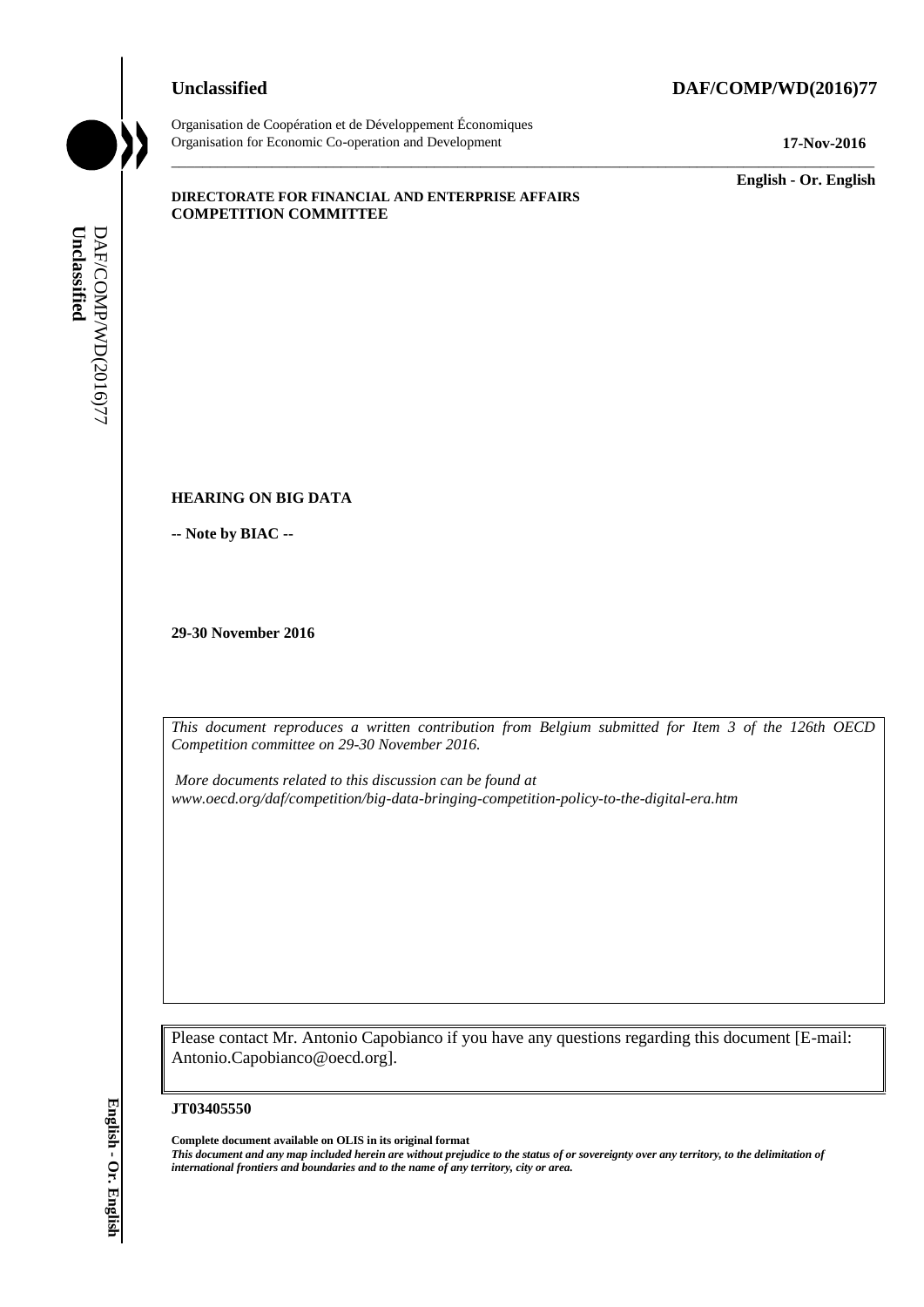#### **BIAC**

#### **1. Introduction**

1. The exponential growth of computing power, connectivity, and the digital economy in recent years has ushered in the era of Big Data. The ability to collect, store, and analyse massive quantities of user data has enabled businesses to improve product quality, offer new services, more effectively market to customers, increase production and operational efficiency, and better forecast market trends. These gains accrue to consumers, who realize a wide range of benefits such as innovative, customized, and continually enhanced services often provided free of charge. At the same time, the collection and exploitation of an ever increasing volume and variety of data may present potential risks to consumers, including lack of transparency, loss of control, threats to data security, and the potential for discrimination, among other harms. From a regulatory standpoint, many of these risks fall within the province of privacy law and consumer protection. However, as enforcement authorities in these areas have raced to understand Big Data and develop tools to balance its benefits and costs, there has been a growing focus on whether and to what extent Big Data may present an antitrust concern. Against this backdrop, the Competition Committee's attention to this issue is a timely and important initial step in advancing a rich and productive dialogue. BIAC appreciates the opportunity to contribute its collective experience to this effort.

2. From an antitrust perspective, while Big Data can function as an agent driving competition, dynamic innovation, and consumer benefits, it also may raise questions about data-driven network effects or market power to enable firms to engage in anticompetitive behaviour. In BIAC's view, discussion regarding the relationship between Big Data and competition law should not be confined to these extremes, and the role of antitrust in addressing Big Data should not be an all-or-nothing proposition. Rather, the potential benefits and risks of Big Data as it relates to competition should be viewed in balance. Competition agencies should coordinate with enforcement authorities in other areas to select the appropriate institutional mechanism to analyse and remedy any negative effects stemming from Big Data, while allowing its benefits to flow. In this regard, competition law should remain focused exclusively on protecting competition and maximizing consumer welfare and should not be instrumentalised in order to accomplish other policy objectives. Where Big Data does implicate a legitimate competition concern, enforcement should default to tried-and-tested analytical tools rather than unproven methods that risk unintended outcomes, albeit with careful attention to the many nuances Big Data presents. Any intervention with respect to Big Data should relate to a clear likelihood of anticompetitive harm resulting from horizontal coordination, vertical foreclosure, or other clearly identifiable anticompetitive conduct.

# **2. The Characteristics of Big Data**

3. While Big Data has been variously defined, it is commonly understood as the collection and use of large volumes of data characterized by the so-called four V's: (1) the volume of data collected; (2) the velocity at which data is collected, used and disseminated; (3) the variety of information aggregated; and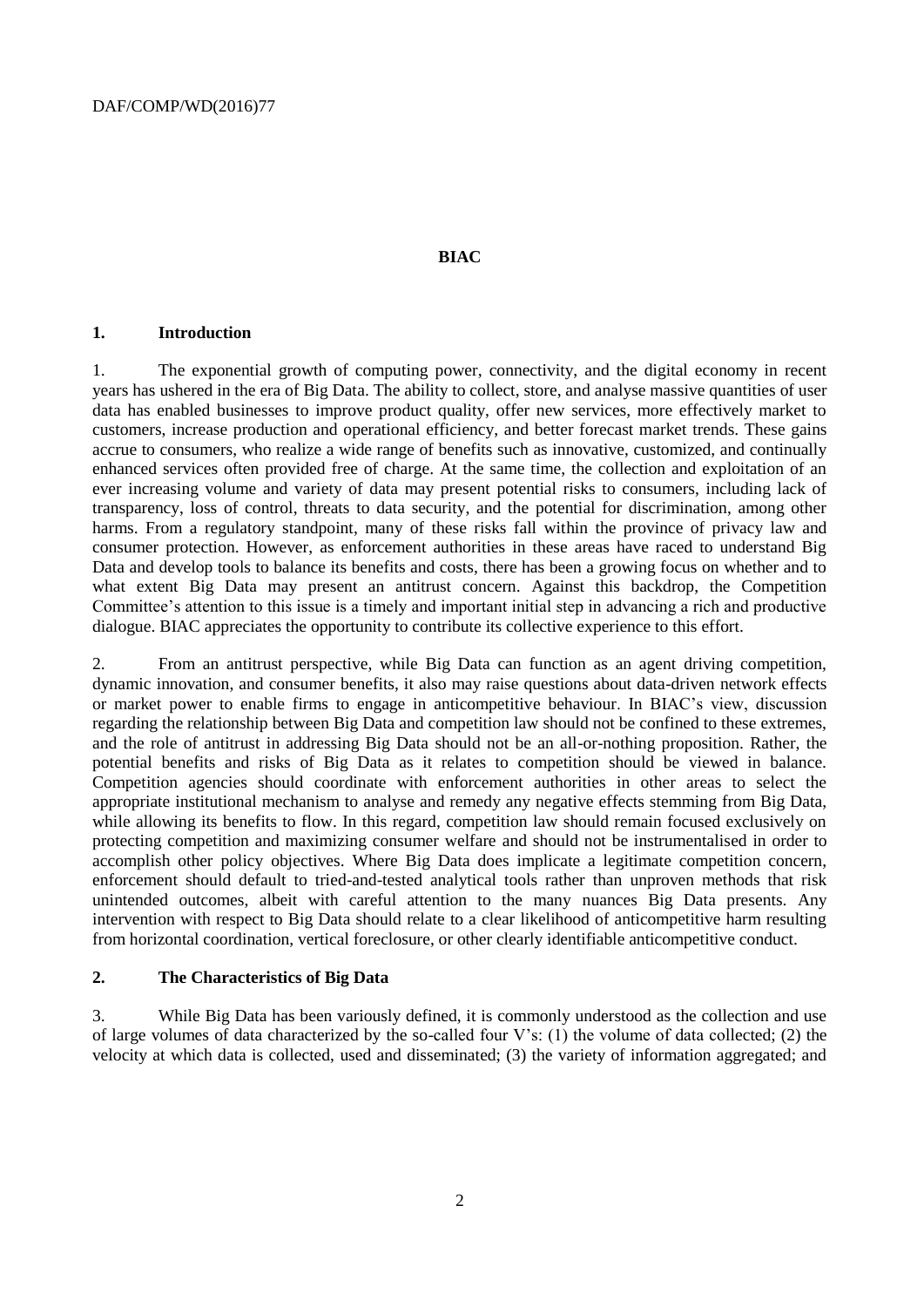(4) the value of data.<sup>1</sup> These interdependent characteristics drive both the benefits and potential risks of Big Data from a competition policy perspective.

# *2.1 Volume*

4. Although it is difficult to precisely measure the total volume of data generated, collected, and stored, according to some estimates, more than 2.5 exabytes (EB) of data are generated each day, equivalent to roughly 167,000 times all information contained in the U.S. Library of Congress and half of all words spoken by humans digitized as text. Current data storage has been estimated at around 8 zettabytes  $(ZB)$ , forecasted to multiply by a factor of 40 by 2020.<sup>3</sup> The staggering volume and exponential growth of data has been driven by rapid growth in processing power according to Moore's Law resulting in the proliferation of better, smaller, and cheaper devices; widespread adoption of smartphone technology; greater access and connectivity through internet platforms; the migration of social and economic activity to the internet; and, most recently, the rise of the "Internet of Things."<sup>4</sup>

# *2.2 Variety*

5. These factors have also dramatically expanded the sources of available data and the variety of information that can be collected,<sup>5</sup> allowing firms to know customers' age, gender, location, household

<sup>5</sup> A 2014 report by the Executive Office of the U.S. President observed:

<sup>|&</sup>lt;br>|<br>| *See* Andrea De Mauro, Marco Greco & Michele Grimaldi, *A Formal Definition of Big Data Based on its Essential Features,* 65 LIBRARY REVIEW 122 (2016)*. See also,* MCKINSEY GLOBAL INST., BIG DATA: THE NEXT FRONTIER FOR INNOVATION, COMPETITION, AND PRODUCTIVITY 1 (June 2011), *available at* [www.mckinsey.com/business-functions/digital-mckinsey/our-insights/big-data-the-next-frontier-for-innovation](http://www.mckinsey.com/business-functions/digital-mckinsey/our-insights/big-data-the-next-frontier-for-innovation) [hereinafter MCKINSEY REPORT] ("'Big data' refers to datasets whose size is beyond the ability of typical database software tools to capture, store, manage, and analyze.").

<sup>&</sup>lt;sup>2</sup> One exabyte is equal to 1 billion gigabytes, and one zettabyte is equal to 1 trillion gigabytes.

<sup>3</sup> *See* OECD, DATA-DRIVEN INNOVATION: BIG DATA FOR GROWTH AND WELL-BEING 20 (2015), *available at* [www.oecd.org/sti/data-driven-innovation-9789264229358-en.htm](http://www.oecd.org/sti/data-driven-innovation-9789264229358-en.htm) [hereinafter OECD BIG DATA REPORT]; MCKINSEY REPORT, *supra* note 1, at 16.

<sup>&</sup>lt;sup>4</sup> The "Internet of Things" refers to sensors and actuators embedded in physical objects, connected by networks. Michael Chui, Markus Loffler & Roger Roberts, *The Internet of Things,* MCKINSEY QUARTERLY (Mar. 2010), *available at* [www.mckinsey.com/industries/high-tech/our-insights/the-internet-of-things](http://www.mckinsey.com/industries/high-tech/our-insights/the-internet-of-things). *See also*  OECD, SUPPORTING INVESTMENT IN KNOWLEDGE CAPITAL, GROWTH AND INNOVATION 322 (2013), *available at* [www.oecd-ilibrary.org/industry-and-services/supporting-investment-in-knowledge-capital-growth-and](http://www.oecd-ilibrary.org/industry-and-services/supporting-investment-in-knowledge-capital-growth-and-innovation_9789264193307-en)[innovation\\_9789264193307-en](http://www.oecd-ilibrary.org/industry-and-services/supporting-investment-in-knowledge-capital-growth-and-innovation_9789264193307-en) ("More than 30 million interconnected sensors are now deployed worldwide, in areas such as security, health care, the environment, transport systems or energy control systems, and their numbers are growing by around 30% a year."); EXEC. OFFICE OF THE PRESIDENT, BIG DATA: SEIZING OPPORTUNITIES, PRESERVING VALUES 2 (2014), *available at* [www.whitehouse.gov/sites/default/files/docs/big\\_data\\_privacy\\_report\\_may\\_1\\_2014.pdf](http://www.whitehouse.gov/sites/default/files/docs/big_data_privacy_report_may_1_2014.pdf) [hereinafter WHITE HOUSE REPORT] (the "Internet of Things" includes devices such as "your thermostat, your car, or a pill you swallow so the doctor can monitor the health of your digestive tract.").

The sources and formats of data continue to grow in variety and complexity. A partial list of sources includes the public web; social media; mobile applications; federal, state and local records and databases; commercial databases that aggregate individual data from a spectrum of commercial transactions and public records; geospatial data; surveys; and traditional offline documents scanned by optical character recognition into electronic form. The advent of the more Internet-enabled devices and sensors expands the capacity to collect data from physical entities, including sensors and radio-frequency identification (RFID) chips. Personal location data can come from GPS chips, cell-tower triangulation of mobile devices, mapping of wireless networks, and in-person payments. WHITE HOUSE REPORT, *supra* note 4, at 5.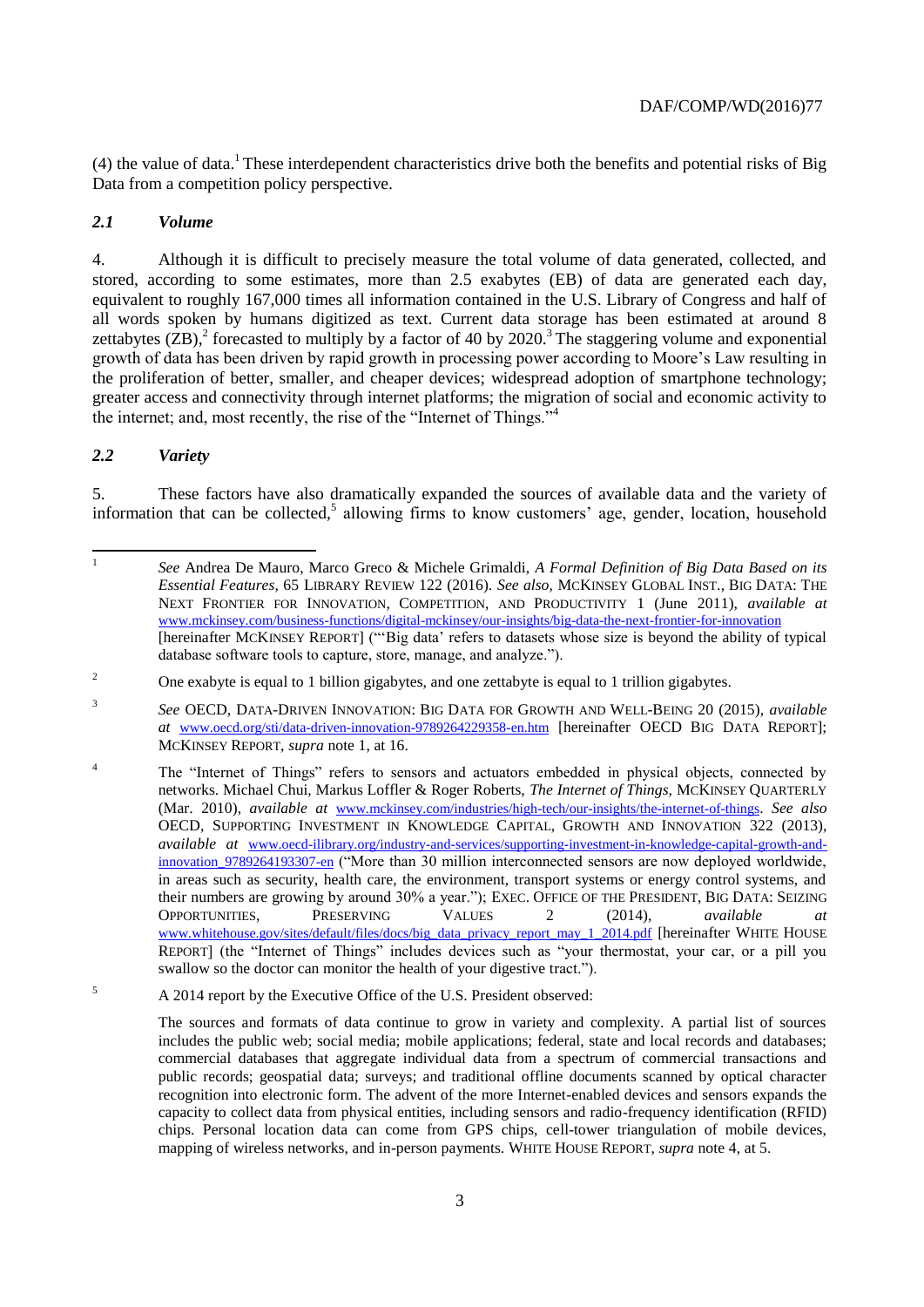composition, demographic profile, dietary habits, biometrics, sartorial leanings, and musical preferences, among countless other characteristics. As the French Autorité de la Concurrence and German Bundeskartellamt recently observed in their joint report regarding the intersection of Big Data and competition law, "the comprehensive penetration of most if not all areas of life with digital information and communication technologies" has made it "possible to record the behaviour of a very large number of people . . . in such a precise way that detailed and individualized conclusions on their receptiveness to specific sales messages can be drawn."<sup>6</sup>

# *2.3 Velocity*

6. As the size and scope of data collected has increased, so too has the velocity at which firms can access and process this data. Some firms can process data in real time to accurately forecast events occurring in the present, near-present, or very recent past (e.g., traffic conditions, virus outbreaks, home/auto sales, restaurant crowds).<sup>7</sup> This predictive ability can enable firms to deliver more timely and relevant information to consumers and avoid staleness and lag.

# *2.4 Value*

7. Volume, variety, and velocity would be of little consequence without the ability to extract information and thereby derive value from data. Thus, a critical component of Big Data is the use of sophisticated analytics (including deep learning) to extract information from data "by revealing the context in which the data is embedded and its organisation and structure," separating the "signal from the noise," and identifying "hidden relations (patterns), e.g., correlations among facts, interactions among entities, [and] relations among concepts."<sup>8</sup>

# *2.5 Other Characteristics of Data*

8. While the four V's are helpful in understanding the competitive significance of Big Data, BIAC encourages more rigorous development of a typology that classifies different types of Big Data from a practical (and technical) perspective. Such a typology would have real analytical utility in distinguishing data stores according to their competitive relevance. Indeed, it should not be presumed that large data stores have any competitive relevance whatsoever. For example, while firms that run cloud services for enterprises (e.g., Microsoft, Amazon and Google) may "hold" large amounts of data, they do not typically have rights to access and use this data. In fact, before moving to the cloud, enterprises insist that their data is protected and only accessible to them. This type of data is unlikely to raise antitrust issues.

#### **3. The Implications of Big Data for Competition Law**

9. Consideration of these fundamental characteristics has led to divergent schools of thought regarding the potential role of competition law in the regulation of Big Data. Advocates of greater antitrust scrutiny of Big Data tend to focus on the extent to which data-driven network effects and economies of scale may result in industry concentration, strong barriers to entry, and market power giving rise to a

<sup>6</sup> <sup>6</sup> AUTORITÉ DE LA CONCURRENCE & BUNDESKARTELLAMT, COMPETITION LAW AND DATA 11 (2016), *available at* [www.bundeskartellamt.de/SharedDocs/Publikation/DE/Berichte/Big%20Data%20Papier.pdf?\\_\\_blob=publicationFile&](http://www.bundeskartellamt.de/SharedDocs/Publikation/DE/Berichte/Big%20Data%20Papier.pdf?__blob=publicationFile&v=2)  $v=2$ .

<sup>7</sup> *See generally*, Marta Bańbura, Domenico Giannone, Michele Modugno & Lucrezia Reichlin, *Now-Casting and the Real-Time Data Flow* (Eur. Central Bank, Working Paper Series, No. 1564, 2013), *available at* [www.ecb.europa.eu/pub/pdf/scpwps/ecbwp1564.pdf](http://www.ecb.europa.eu/pub/pdf/scpwps/ecbwp1564.pdf).

<sup>8</sup> OECD BIG DATA REPORT, *supra* note 3, at 143.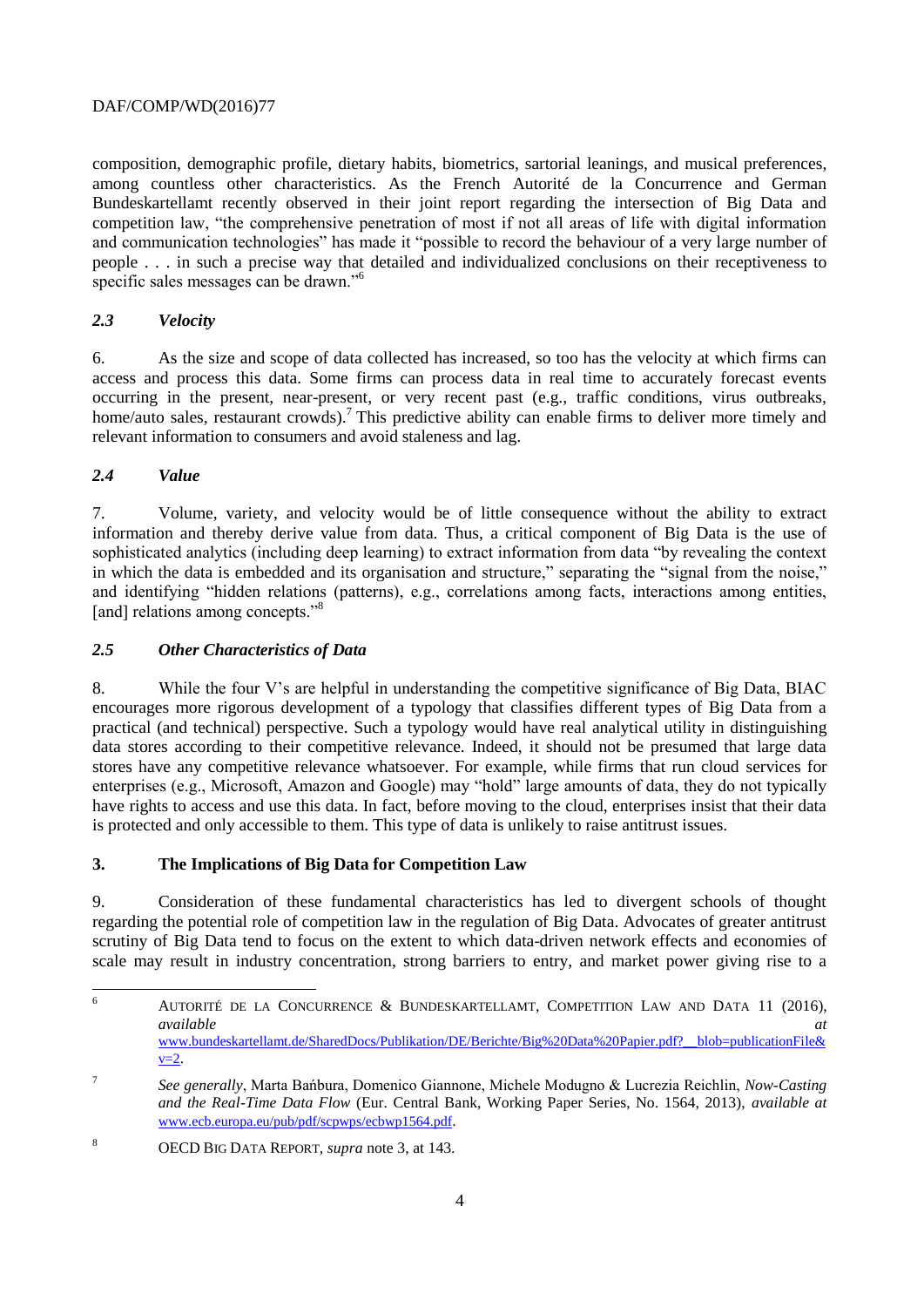significant risk of anticompetitive conduct.<sup>9</sup> On the other hand, those sceptical of broad antitrust intervention in the Big Data context typically emphasize that Big Data produces procompetitive benefits in the form of subsidized (often free) and innovative services, and has inherent characteristics that mitigate (or obviate) the risk of competitive harm.<sup>10</sup> In BIAC's view, these positions should be carefully balanced in calibrating competition law enforcement in the Big Data realm.

#### <span id="page-4-0"></span>*3.1 Network Effects and Competitive Implications of Big Data*

10. Arguments for greater antitrust scrutiny of Big Data typically begin with the proposition that online platforms are frequently characterized by data-driven network effects stemming from two user feedback loops. In a user feedback loop, a company with a large user base can collect more data, thereby enabling the platform to improve the quality of its services, which in turn attracts additional users. In a monetization feedback loop, a company with a large user base can better monetize its services (e.g., by offering more targeted advertising), thereby gaining additional funds to improve its offering, which in turn attracts additional users. These feedback loops, it is argued, lead to large economies of scale and powerful entry barriers that make it difficult for smaller competitors and new entrants to compete. Without a large user base from which to collect data, smaller competitors and entrants are unable to make comparable improvements to their services resulting in a quality gap that continues to widen as the loops run. This may result in entrenchment of dominant platforms and, eventually, market "tipping" and winner-take-all outcomes.<sup>11</sup>

11. From this posture, it is argued, dominant firms can foreclose one or more rivals from access to the data required to compete leading to harmful competitive effects.<sup>12</sup> In the absence of a competitive constraint from data-deprived rivals, a dominant firm may lack the incentive to innovate or improve the quality of its services. In addition, a dominant firm could use its data advantage to detect and squelch competitive threats tactically (by limiting or preventing access) or strategically (via acquisition),  $^{13}$  resulting in a decrease in quality and/or innovation.<sup>14</sup> Other theories of harm include the ability to leverage datadriven market power through tying and the potential for Big Data to facilitate collusion by enabling firms to monitor compliance with illicit agreements and share pricing algorithms. Another theory of harm is based on the concept that privacy can be an important form of non-price competition. Under this theory, if a dominant firm does not face competitive pressure, it may lack the incentive to invest in privacy measures

 $\overline{Q}$ <sup>9</sup> Allen P. Grunes & Maurice E. Stucke, *No Mistake About It: The Important Role of Antitrust in the Era of Big Data*, ANTITRUST SOURCE, Apr. 2015, *available at* [www.americanbar.org/content/dam/aba/publishing/antitrust\\_source/apr15\\_grunes\\_4\\_22f.authcheckdam.pdf](http://www.americanbar.org/content/dam/aba/publishing/antitrust_source/apr15_grunes_4_22f.authcheckdam.pdf).

<sup>10</sup> *See, e.g.,* Darren S. Tucker & Hill B. Wellford, *Big Mistakes Regarding Big Data*, ANTITRUST SOURCE, Dec. 2014, *available at* [www.americanbar.org/content/dam/aba/publishing/antitrust\\_source](http://www.americanbar.org/content/dam/aba/publishing/antitrust_source/dec14_tucker_12_16f.authcheckdam.pdf) [/dec14\\_tucker\\_12\\_16f.authcheckdam.pdf](http://www.americanbar.org/content/dam/aba/publishing/antitrust_source/dec14_tucker_12_16f.authcheckdam.pdf); D. Daniel Sokol & Roisin Comerford*, Antitrust and Regulating Big Data*, 23 GEORGE MASON L. REV. 1129 (2016).

<sup>11</sup> Andres V. Lerner, *The Role of "Big Data" in Online Platform Competition* (Aug. 26, 2014), *available at* <http://awards.concurrences.com/IMG/pdf/big.pdf>, at 19-20.

<sup>&</sup>lt;sup>12</sup> Sokol & Comerford, *supra* note 10, at 1140 ("The resulting harm . . . is 'not necessarily higher price[s]' (considering most of these services are provided for free), but rather a 'loss of quality, innovation, and privacy.'").

<sup>13</sup> According to some estimates, the number of Big Data-related mergers more than doubled between 2008 and 2012. *See* EUR. DATA PROT. SUPERVISOR, REPORT OF WORKSHOP ON PRIVACY, CONSUMERS, COMPETITION AND BIG DATA 1 (2014), *available at* [https://secure.edps.europa.eu/](https://secure.edps.europa.eu/EDPSWEB/webdav/site/mySite/shared/Documents/Consultation/Big%20data/14-07-11_EDPS_Report_Workshop_Big_data_EN.pdf) [EDPSWEB/webdav/site/mySite/shared/Documents/Consultation/Big%20data/14-07-](https://secure.edps.europa.eu/EDPSWEB/webdav/site/mySite/shared/Documents/Consultation/Big%20data/14-07-11_EDPS_Report_Workshop_Big_data_EN.pdf) [11\\_EDPS\\_Report\\_Workshop\\_Big\\_data\\_EN.pdf](https://secure.edps.europa.eu/EDPSWEB/webdav/site/mySite/shared/Documents/Consultation/Big%20data/14-07-11_EDPS_Report_Workshop_Big_data_EN.pdf).

<sup>14</sup> *See* Sokol & Comerford, *supra* note 10, at 1141-43.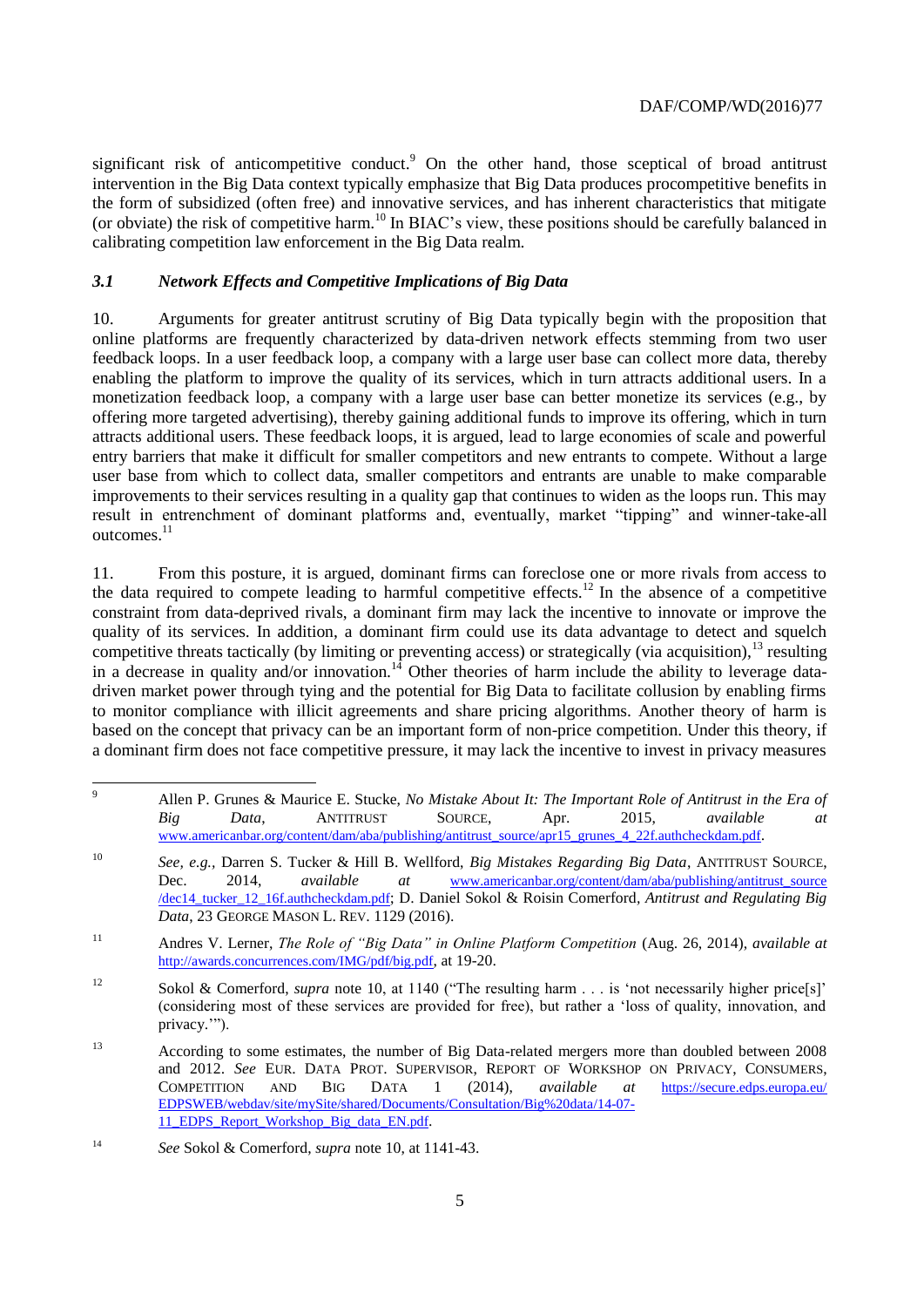to the detriment of consumers who, without meaningful alternatives, have no choice but to accept weaker protections.<sup>15</sup>

# *3.2 Procompetitive Benefits and Characteristics of Big Data*

12. On the other end of the spectrum some argue that Big Data should not be a special area of focus for competition law enforcement because (1) it produces significant procompetitive benefits; (2) it has several economic characteristics that mitigate the risk of foreclosure and competitive harm; (3) entry barriers and switching costs in data-centric markets are low; and (4) theories of competitive harm stemming from data-driven network effects and "tipping" are unsupported by real-world evidence. Arguments supporting the view that Big Data is not deserving of separate antitrust focus are summarized below.

# *3.2.1 Procompetitive Benefits*

13. Big Data enables firms to offer heavily subsidized (often free) services in exchange for permission to monetize user data in the form of advertising sales. In addition, firms use Big Data to innovate by enhancing existing services (e.g., providing higher quality search results) and developing new offerings.<sup>16</sup> Furthermore, less obvious to the average consumer, new analytics tools that make better use of data are being developed and made available to individuals and enterprises to empower them to use their own data in more valuable and helpful ways.

# *3.2.2 Economic Characteristics of Data: Ubiquitous, Non-Rivalrous, Ephemeral*

14. Proponents argue that data is cheap, ubiquitous, and easy to obtain, with near-zero marginal costs of production and distribution.<sup>17</sup> The cost of collecting, storing, and analysing Big Data is low and declining.<sup>18</sup> Users are constantly leaving digital footprints, while companies generate massive quantities of "exhaust" as a by-product of customer interactions.<sup>19</sup> Data can be readily purchased from a range of third parties, including large data brokers, and firms can access a variety off-the-shelf software tools for

<sup>17</sup> *See id.* at 1137 *citing* CARL SHAPIRO & HAL R. VARIAN, INFORMATION RULES: A STRATEGIC GUIDE TO THE NETWORK ECONOMY 24 (1999).

<sup>18</sup> *See* WHITE HOUSE REPORT, *supra* note 4, at 1 (noting that the growth of big data is fueled by "the cratering costs of computation and storage"); Edith Ramirez, Chairwoman, Fed. Trade Comm'n, The Privacy Challenges of Big Data: A View from the Lifeguard's Chair, Address Before the Technology Policy Institute Aspen Forum (Aug. 19, 2013), *available at* [www.ftc.gov/sites/default/files/documents](http://www.ftc.gov/sites/default/files/documents/public_statements/privacy-challenges-big-data-view-lifeguard%E2%80%99s-chair/130819bigdataaspen.pdf) [/public\\_statements/privacy-challenges-big-data-view-lifeguard%E2%80%99s-chair/130819bigdataaspen.pdf](http://www.ftc.gov/sites/default/files/documents/public_statements/privacy-challenges-big-data-view-lifeguard%E2%80%99s-chair/130819bigdataaspen.pdf), at 3 (the "phenomenal growth in storage and analytic power" has been accompanied by a decline in cost); MCKINSEY REPORT, *supra* note 1, at 2 ("The ability to store, aggregate, and combine data and then use the results to perform deep analyses has become ever more accessible as trends such as Moore's Law in computing, its equivalent in digital storage, and cloud computing continue to lower costs and other technology barriers.").

 $15$ <sup>15</sup> *See id.* at 1144.

<sup>16</sup> Data collection is not necessarily synonymous with free services. Free services may not require data to be collected, and data collection often happens with paid-for services. For example, an online retailer can collect data about purchases in order to personalize recommendations or even at the back-end in order to improve stock management. Free services are often thought of as "data-driven" because there is no price paid by the consumer. However, equal or greater amounts of data can be collected where products and services are sold to consumers.

<sup>19</sup> *See* Tucker & Wellford, *supra* note 10, at 3.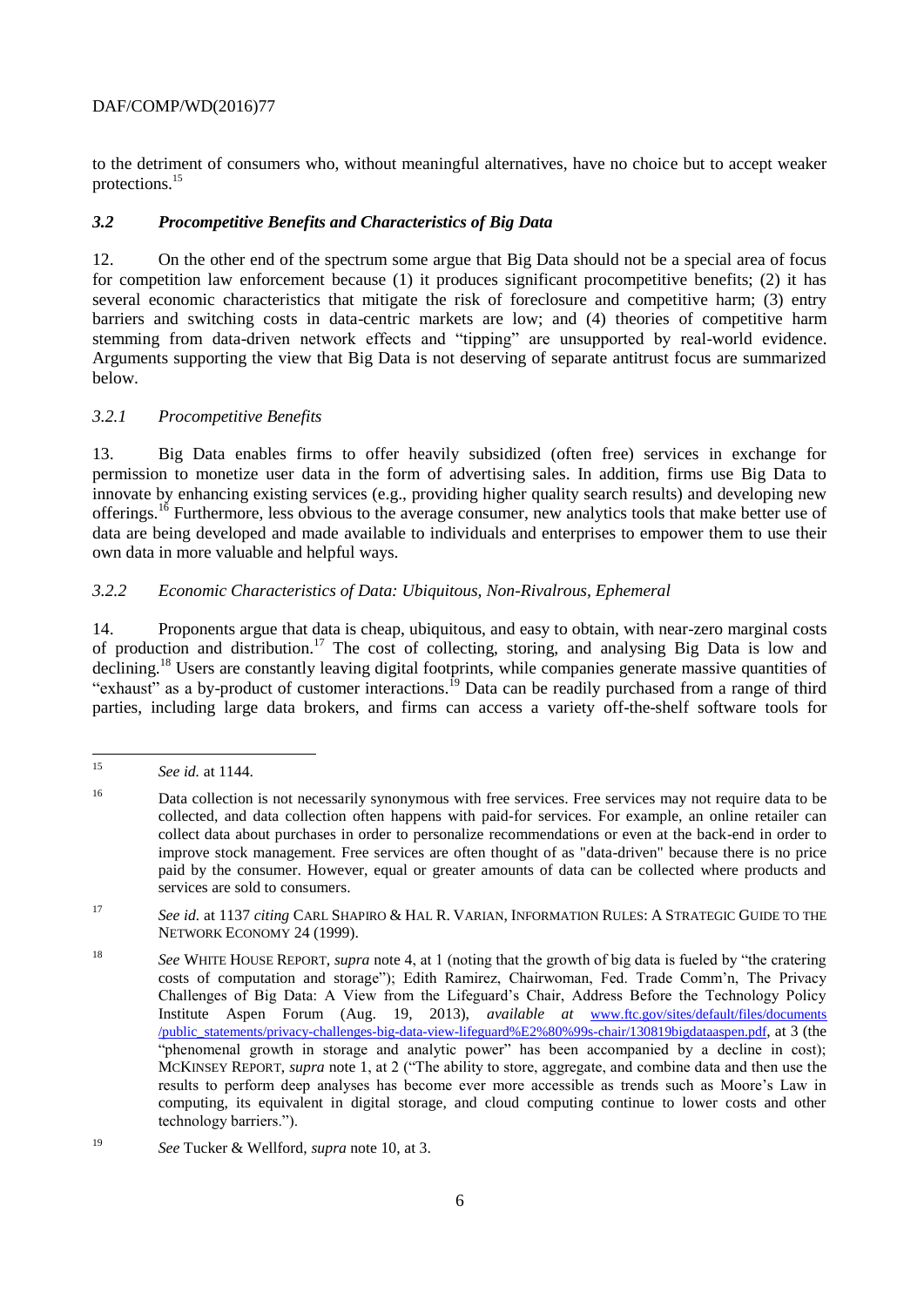analytics.<sup>20</sup> In addition, Big Data is non-rivalrous in that the collection of user data by one firm does not occur at the expense of other firms.<sup>21</sup> The non-rivalrous quality of data is reinforced by the common practice of "multi-homing," in which consumers use (and share data with) multiple different providers for the same service.<sup>22</sup> Finally, the value of data is ephemeral,<sup>23</sup> such that any competitive advantage gained through its acquisition is fleeting.

#### *3.2.3 Competitive Dynamics in Data-Centric Digital Markets*

15. Data-centric markets often are characterized by competition along various lines, of which Big Data is only one. Firms often do not require Big Data in order to enter and compete effectively in the underlying product or service. Rather, they can and do compete by offering consumers innovative products or services, as illustrated by several recent examples of "creative destruction" and competitive success without a Big Data advantage (e.g., Facebook, Instagram, Snapchat, and Tinder).<sup>24</sup> These examples illustrate that companies can innovate, enter, and rapidly build a user base. These dynamics, coupled with the economic characteristics of data, undercut the argument that network effects naturally drive online platforms towards entrenchment and tipping.

# *3.2.4 Lack of Real-World Evidence*

16. There are numerous examples of once dominant platforms that relied heavily on Big Data being displaced by new, more innovative firms (e.g., Yahoo!/Lycos/AltaVista). In addition, there is scant evidence that large online platforms have exercised market power by charging supra-competitive advertising rates, collecting more sensitive data from users, undercompensating users for the data they provide, or decreasing privacy protections.<sup>25</sup> This lack of real-world evidence is borne out by several decisions in the merger context in which competition authorities have considered the potential impact of Big Data and found no likelihood of competitive harm, as discussed below.

#### *3.3 Recent Enforcement Decisions and Other Developments*

17. Competition authorities have considered the competitive impact of Big Data in several recent cases, including *Google/DoubleClick*, *Nielsen/Arbitron*, and *Facebook/WhatsApp*.

 $20^{\circ}$ <sup>20</sup> *Id.* 

<sup>21</sup> *Id.*; Sokol & Comerford, *supra* note 10, at 1137.

<sup>22</sup> *Id.*

<sup>23</sup> *See id.*; *see also* Tucker & Wellford, *supra* note 10, at 4 ("90% of the data in the world today has been created in the last two years . . . . 70% of unstructured data is stale after only 90 days.").

<sup>&</sup>lt;sup>24</sup> As Sokol and Comerford have observed: "Little, if any, user data is required as a starting point for most online services. Instead, firms may enter with innovative new products that skillfully address customer needs, and quickly collect data from users, which they can use for further product improvement and success." Sokol & Comerford, *supra* note 10, at 1136. Additionally, "Tinder succeeded not through reliance on Big Data, but due to the strength of its underlying solution. A simple user interface and a precise attention to consumer needs resulted in massive gains for the new entrant. Similarly, despite facing competition from long established incumbents with access to huge volumes of data, amassed over years of customer service, WhatsApp was able to take on more established messaging and social networks because of its low cost and easy-to-use interface." *Id*. at 1139.

<sup>25</sup> *See* Lerner, *supra* note 11, at 46-53.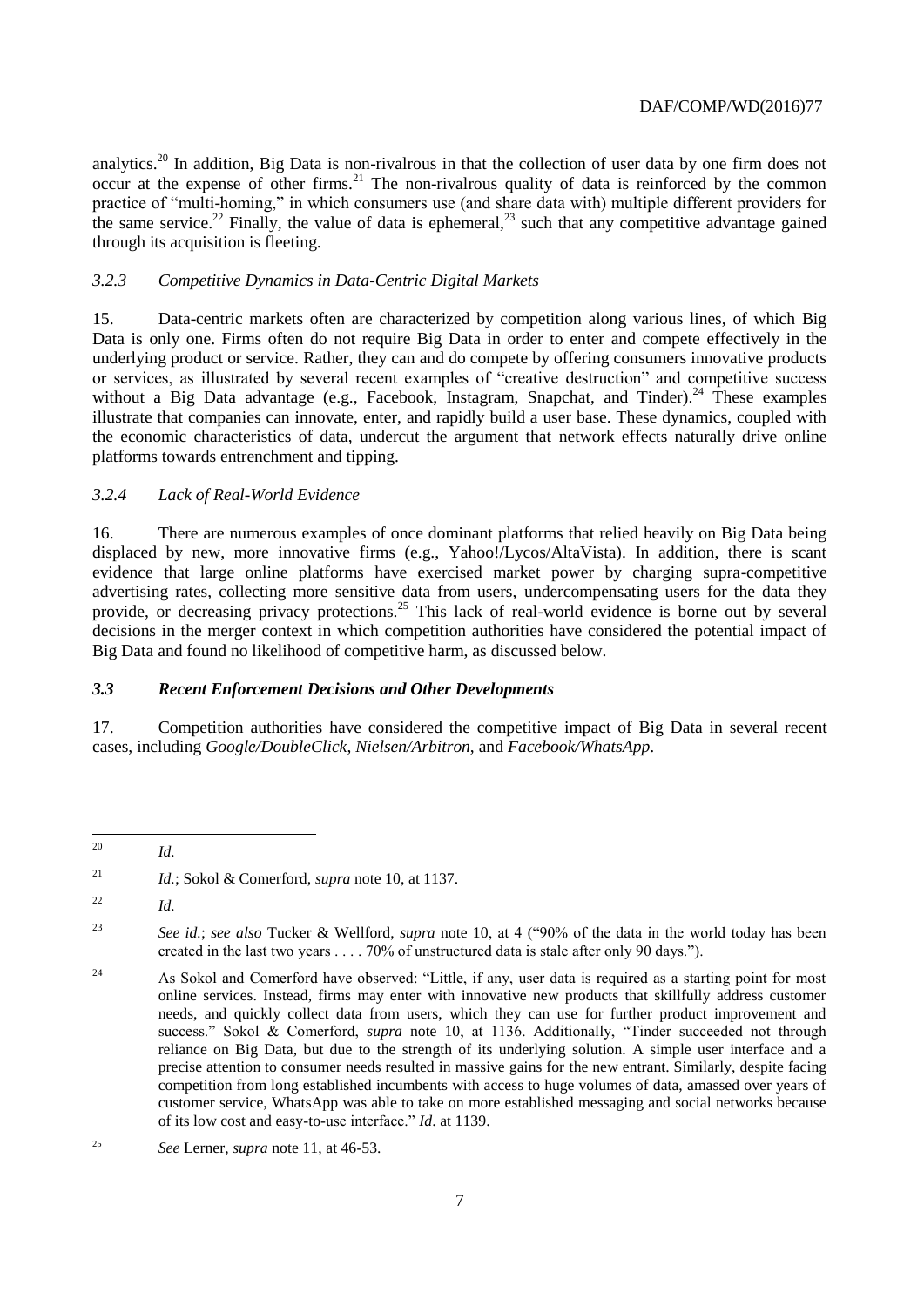# *3.3.1 Google/DoubleClick*

<span id="page-7-0"></span>18. In 2007, the EC and the FTC unconditionally approved Google's acquisition of DoubleClick for US \$3.1 billion. Both agencies analysed whether the combination of user data collected through Google's ad intermediation service and DoubleClick's ad server business would harm competition. The FTC found that the aggregation of data would not confer market power because data collected by Google and DoubleClick was not an essential input and many of Google's competitors such as Microsoft and Yahoo! had access to their own data sources.<sup>26</sup> Moreover, network effects were unlikely to tip the market for ad intermediation due to robust competition on several grounds (of which network size was only one) and multi-homing by publishers and advertisers.<sup>27</sup> The EC similarly found that network effects in online advertising were "theoretically compelling," but perhaps "not strong enough to lead to 'tipping'" based on the prevalence of publisher and advertiser multi-homing, among other factors.<sup>28</sup> Like the FTC, the EC concluded that data-driven foreclosure was unlikely because the types of data collected by the combined entity could be readily obtained by competitors either directly or through third party ISPs or data brokers.<sup>29</sup>

<span id="page-7-1"></span>19. Regarding the significance of privacy considerations in its review, the FTC underscored that antitrust review of mergers was focused exclusively on harm to competition. Nonetheless, it had investigated the potential impact of the transaction on non-price attributes of competition, including privacy, and found that such considerations did not provide a basis to challenge the deal.<sup>30</sup> The EC's decision was focused exclusively on analysis of competitive effects under the EU Merger Regulation, but was issued without prejudice to the merged entity's obligations under EU and Member State legislation governing the protection of privacy rights.<sup>31</sup>

#### *3.3.2 Nielsen/Arbitron*

20. In 2014, the FTC approved Nielsen's acquisition of Arbitron for US \$1.26 billion subject to conditions. Both companies provided media measurement services in television, radio, and other media platforms. In response to growing demand from advertisers and media companies, both companies were developing services capable of delivering nationwide reporting on audience size and frequency of exposure across multiple media platforms with corresponding individual demographic data. The FTC defined a relevant market consisting of national syndicated cross-platform audience measurement services—a datasupported product, rather than the data itself—and concluded that the elimination of competition between

 $26$ <sup>26</sup> Statement of Fed. Trade Comm'n Concerning Google/DoubleClick, FTC File No. 071-0170 (Dec. 20, 2007), *available at* [www.ftc.gov/system/files/documents/public\\_statements/418081/071220googledc-commstmt.pdf](http://www.ftc.gov/system/files/documents/public_statements/418081/071220googledc-commstmt.pdf), at 12 [hereinafter FTC Google Statement].

<sup>27</sup> *Id.* at 10.

<sup>28</sup> Case COMP/M.4731—Google/DoubleClick, Comm'n Decision, ¶ 304 (Mar. 11, 2008) (summary at 2008 O.J. (C 184) 10), *available at* [http://ec.europa.eu/competition/mergers/cases/decisions](http://ec.europa.eu/competition/mergers/cases/decisions/m4731_20080311_20682_en.pdf) [/m4731\\_20080311\\_20682\\_en.pdf](http://ec.europa.eu/competition/mergers/cases/decisions/m4731_20080311_20682_en.pdf).

<sup>29</sup> *Id.*, ¶ 365.

<sup>&</sup>lt;sup>30</sup> FTC Google Statement, *supra* note [26,](#page-7-0) at 2-3. Then Commissioner Pamela Jones Harbour dissented, stating that data-driven network effects "deserve[d] greater attention" and were likely to result in tipping. Jones Harbour stressed the need for greater antitrust scrutiny of future combinations involving Big Data and argued that the diminishment of privacy protections could constitute a cognizable theory of harm under the antitrust laws, which the FTC failed to adequately consider. *See* Dissenting Statement of Pamela Jones Harbour, FTC File No. 071-0170 (Dec. 20, 2007), *available at* [www.ftc.gov/sites/default/files/documents/public\\_statements/statement-matter](http://www.ftc.gov/sites/default/files/documents/public_statements/statement-matter-google/doubleclick/071220harbour_0.pdf)[google/doubleclick/071220harbour\\_0.pdf](http://www.ftc.gov/sites/default/files/documents/public_statements/statement-matter-google/doubleclick/071220harbour_0.pdf).

<sup>31</sup> EC Google/DoubleClick, *supra* not[e 28,](#page-7-1) ¶ 368.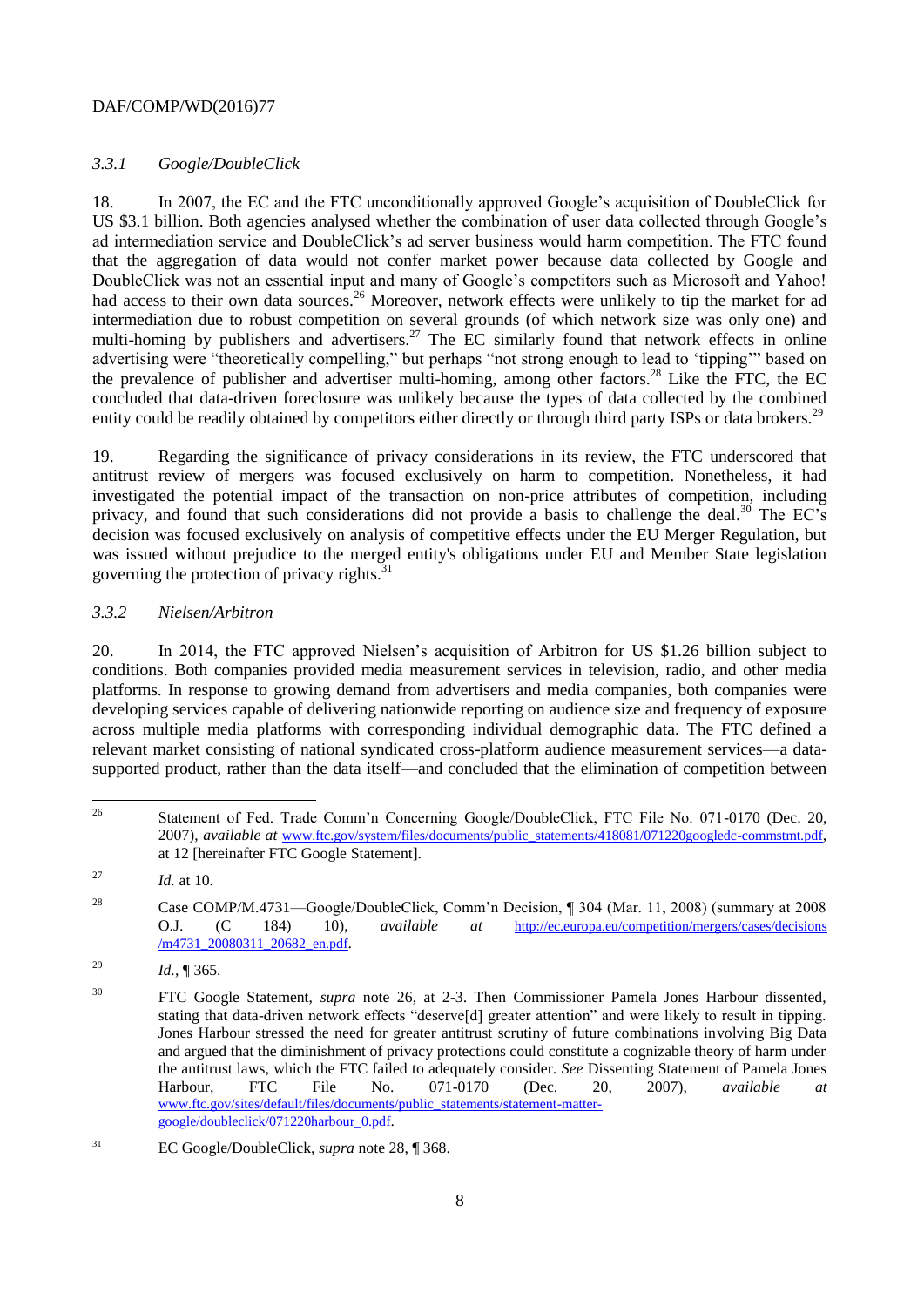Nielsen and Arbitron would likely lead to higher prices for advertisers, agencies, and media companies in this market. The FTC based its decision on findings that (1) Nielsen and Arbitron possessed unique data stores critical to developing a nationwide cross-platform service; (2) access to such data was required to competitive effectively; and (3) it was unlikely that firms could successfully enter by gaining access due to the time and expense required.<sup>32</sup> To resolve its concerns, the FTC required Nielsen to sell or license crossplatform measurement data and related assets to an approved buyer for eight years, provide technical assistance, and remove impediments that might otherwise prevent the buyer from hiring key Arbitron employees.<sup>33</sup>

# *3.3.3 Facebook/WhatsApp*

21. In 2014, the EC and FTC again considered the competitive significance of Big Data in approving Facebook's acquisition of WhatsApp for US \$19 billion. The EC found that Facebook's potential utilization of WhatsApp user data was unlikely to harm competition in online advertising in part because a number of firms – Google, Apple, Amazon, eBay, Microsoft, AOL, Yahoo!, Twitter, LinkedIn, Adobe and Yelp, among others – would continue to collect user data post-transaction and "there will continue to be a large amount of Internet user data that are valuable for advertising purposes and that are not within Facebook's exclusive control."<sup>34</sup> The EC also observed that while messaging platforms were characterized by network effects, these effects were mitigated by several factors, including multi-homing, low barriers to entry, and disruptive innovation taking place in short innovation cycles.<sup>35</sup>

22. As it had done in *Google/DoubleClick*, the Commission focused its analysis exclusively on competition considerations, noting that "[a]ny privacy-related concerns flowing from the increased concentration of data within the control of Facebook as a result of the transaction do not fall within the scope of EU competition law."<sup>36</sup> The FTC seemingly took a similar approach, clearing the transaction within two months and following up with a letter to the parties from the Director of the Bureau of Consumer Protection underscoring the importance of upholding commitments to protect users' privacy and the risks of not doing so under Section 5 of the FTC Act.<sup>37</sup>

23. These decisions illustrate and reinforce certain aspects of an appropriate analytical framework for assessing the potential impact of data through the lens of competition law. For example, in *Nielsen/Arbitron*, the FTC properly analysed cross-platform audience data as an input, rather than as a relevant market unto itself. Likewise, as discussed below, the EC expressly declined to consider a relevant market for data in *Facebook/WhatsApp.* The decisions also underscore the importance of testing theory against real-world evidence in determining whether, or to what extent, Big Data presents competition

 $32$ <sup>32</sup> *See* Analysis of Agreement Containing Consent Order to Aid Public Comment, Nielsen Holdings N.V. & Arbitron, Inc., FTC File No. 131 0058 (Sept. 20, 2013), *available at* [www.ftc.gov/sites/default/files/documents/cases/2013/09/130920nielsenarbitronanalysis.pdf](http://www.ftc.gov/sites/default/files/documents/cases/2013/09/130920nielsenarbitronanalysis.pdf), at 1-3.

- <sup>35</sup> *Id.*, ¶¶ 131-35 (noting that "[i]n this market, any leading market position even if assisted by network effects is unlikely to be incontestable.").
- <sup>36</sup> Press Release, Eur. Comm'n, Mergers: Commission Approves Acquisition of WhatsApp by Facebook (Oct. 3, 2014), *available at* [http://europa.eu/rapid/press-release\\_IP-14-1088\\_en.htm](http://europa.eu/rapid/press-release_IP-14-1088_en.htm).
- <sup>37</sup> Letter from Jessica L. Rich, Dir., Bureau of Consumer Prot., Fed. Trade Comm'n, to Erin Egan, Chief Privacy Officer, Facebook, Inc. & Anne Hoge, Gen. Counsel, WhatsApp Inc. (Apr. 10, 2014), *available at* [www.ftc.gov/system/files/documents/public\\_statements/297701/140410facebookwhatappltr.pdf](http://www.ftc.gov/system/files/documents/public_statements/297701/140410facebookwhatappltr.pdf).

<sup>33</sup> *Id.* at 4.

<sup>34</sup> *See* Case COMP/M.7217—Facebook/WhatsApp, Comm'n Decision, ¶ 188-89 (Oct. 3, 2014) (summary at 2014 O.J. (C 417) 4), *available at* [http://ec.europa.eu/competition/mergers/cases/decisions](http://ec.europa.eu/competition/mergers/cases/decisions/m7217_20141003_20310_3962132_EN.pdf) [/m7217\\_20141003\\_20310\\_3962132\\_EN.pdf](http://ec.europa.eu/competition/mergers/cases/decisions/m7217_20141003_20310_3962132_EN.pdf).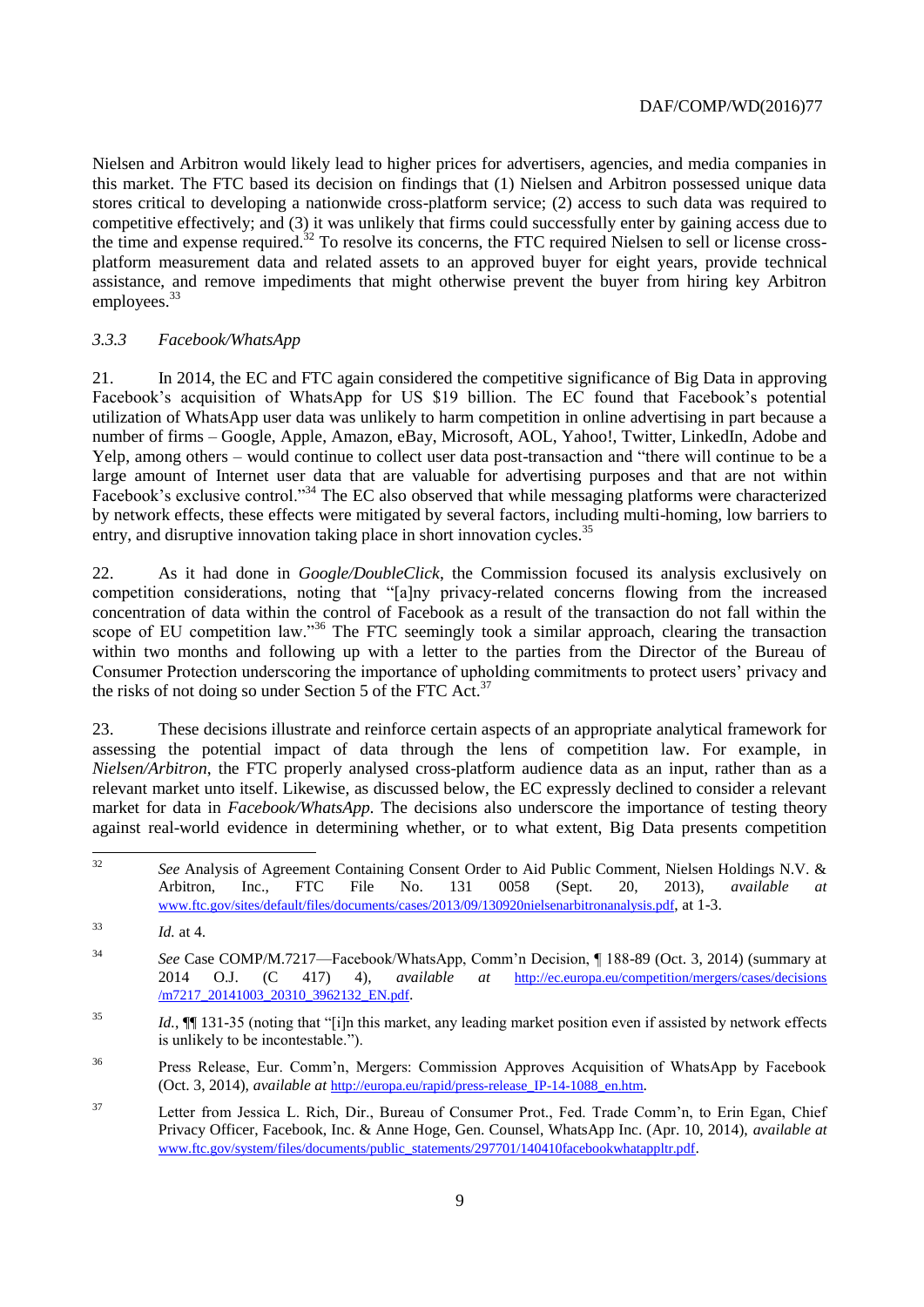policy concerns. While cases like *Google/DoubleClick* and *Facebook/WhatsApp* have outlined a theoretical basis for antitrust intervention in the Big Data context (and opened the door for consideration of non-price effects such as a material loss of consumer privacy), they have yet to find evidence that Big Data constitutes an essential input or barrier to entry. Finally, the cases highlight some of the challenges Big Data poses for merger control, which is inherently predictive, in keeping up with a fast-moving sector driven by dynamic innovation. In this regard, cases such as *Google/DoubleClick* and *Facebook/WhatsApp* are important benchmarks to assess analytical tools and outcomes, taking into account how competitive conditions may have changed since the cases were decided. Enforcement authorities must be attuned to new developments in the industry landscape in calibrating the role of competition law in the realm of Big Data.

#### *3.3.4 Enforcement Focus and Initiatives*

24. The role of antitrust in regulating Big Data has been the subject of increasing focus within the competition enforcement community. In several recent speeches, European Commissioner for Competition Margrethe Vestager has stressed that competition problems may arise where few companies control unique data sets essential for firms to compete enabling them to drive rivals from the market. She has encouraged collaboration among competition authorities to better understand Big Data and the issues it presents, and opined that these issues underscore the need for "every national authority . . . to have the tools it needs," even going so far as to suggest they present "a strong case for new EU rules."<sup>38</sup> Both Vestager and Deborah Feinstein, Director of the FTC's Bureau of Competition, have acknowledged that privacy can be a non-price dimension of competition in the Big Data context, while emphasizing that competition law should not be used to address non-competition related concerns.

25. These policy pronouncements have been paralleled by action. In March 2014, the European Data Protection Supervisor published a Preliminary Opinion on the implications of Big Data on data protection, consumer protection, and competition law enforcement.<sup>40</sup> The report informed discussions among policymakers, regulators and commentators, culminating in a workshop attended by experts from the EC, national competition authorities, NGOs, and the FTC. In March 2016, Germany's Bundeskartellamt initiated an investigation into whether Facebook abused its position in the market for social networks by

<sup>38</sup> <sup>38</sup> Margrethe Vestager, Eur. Comm'r for Competition, Big Data and Competition, Address Before the EDPS-BEUC Conference of Big Data (Sept. 29, 2016), *available at* [http://ec.europa.eu/commission/2014-](http://ec.europa.eu/commission/2014-2019/vestager/announcements/big-data-and-competition_en) [2019/vestager/announcements/big-data-and-competition\\_en](http://ec.europa.eu/commission/2014-2019/vestager/announcements/big-data-and-competition_en).

<sup>39</sup> *See* Margrethe Vestager, Eur. Comm'r for Competition, Competition in a Big Data World, Address Before the DLD 16 Conference (Jan. 17, 2016), *available at* [https://ec.europa.eu/commission/2014-](https://ec.europa.eu/commission/2014-2019/vestager/announcements/competition-big-data-world_en) [2019/vestager/announcements/competition-big-data-world\\_en](https://ec.europa.eu/commission/2014-2019/vestager/announcements/competition-big-data-world_en) ("I don't think we need to look to competition enforcement to fix privacy problems. But that doesn't mean I will ignore genuine competition issues just because they have a link to data."); Deborah Feinstein, *Big Data in a Competition Environment*, CPI ANTITRUST CHRONICLE (May 2015), *available at* [www.competitionpolicyinternational.com/assets/Uploads/FeinsteinMay-152.pdf](http://www.competitionpolicyinternational.com/assets/Uploads/FeinsteinMay-152.pdf), at 2 ("Despite calls to use the merger review process to improve privacy protections for consumers, the FTC continues to examine competition and consumer protection issues separately, examining the facts to determine if there is a potential violation of any law the FTC enforces . . . . Since the decisions firms make about consumer privacy can lead to a form of non-price competition, the FTC has explicitly recognized that privacy can be a non-price dimension of competition.").

<sup>40</sup> Eur. Data Prot. Supervisor, *Preliminary Opinion: Privacy and Competitiveness in the Age of Big Data: The Interplay Between Data Protection, Competition Law and Consumer Protection in the Digital Economy* (March 2014), *available at* [https://secure.edps.europa.eu/EDPSWEB/webdav/site/mySite](https://secure.edps.europa.eu/EDPSWEB/webdav/site/mySite/shared/Documents/Consultation/Opinions/2014/14-03-26_competitition_law_big_data_EN.pdf) [/shared/Documents/Consultation/Opinions/2014/14-03-26\\_competitition\\_law\\_big\\_data\\_EN.pdf](https://secure.edps.europa.eu/EDPSWEB/webdav/site/mySite/shared/Documents/Consultation/Opinions/2014/14-03-26_competitition_law_big_data_EN.pdf).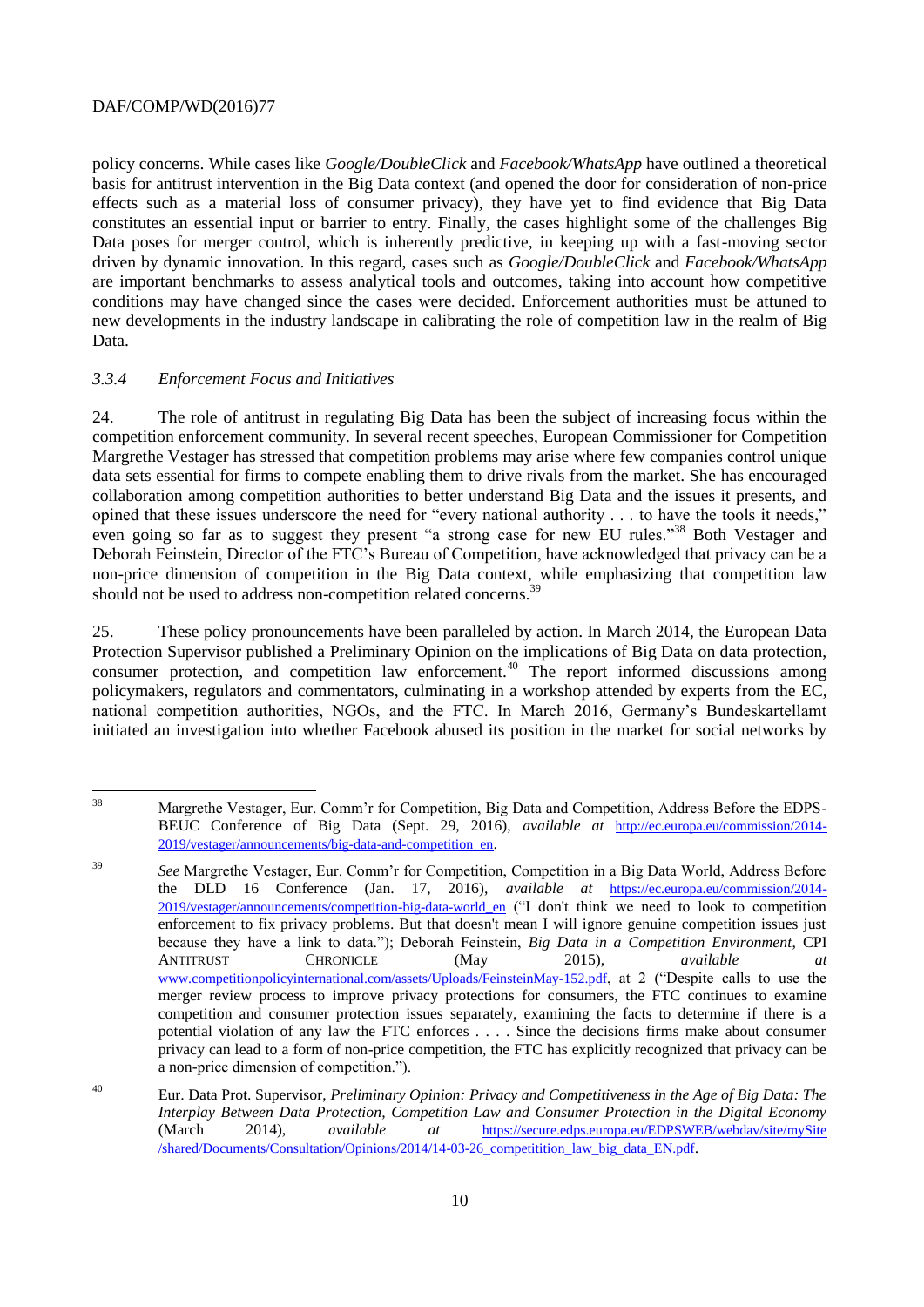employing terms of service regarding user data in violation of data protection provisions.<sup>41</sup> Two months later, France's Autorité de la Concurrence announced its intention to launch a "full-blown sector inquiry into data-related markets and strategies"<sup>42</sup> and, with the Bundeskartellamt, published the results of a joint study analysing the implications of Big Data in the digital economy and other industries on competition law enforcement.<sup>43</sup>

26. In BIAC's view, competition authorities should focus exclusively on protecting competition and maximizing consumer welfare. Competition law should not be used in order to accomplish other policy objectives. Where Big Data implicates concerns at the intersection of competition law and other regulatory areas, competition authorities should collaborate with their counterparts to select the appropriate institutional mechanism to analyse the concern and remedy any problems, taking a cautious approach to avoid overreach, particularly in the use of competition remedies to address non-competition concerns.

#### *3.4 Analytical Considerations*

27. Data-driven markets have a number of idiosyncrasies that can present analytical challenges for competition law enforcement.

28. First, Big Data ecosystems are often multi-sided environments involving an array of competitively significant interactions between various players, some of whom have multiple roles. For example, Apple is simultaneously a platform (iOS, Apple Store and iTunes), hardware manufacturer/retailer (MacBooks, iPhones, iPads), and IT infrastructure provider (iCloud), interacting with consumers, content developers, advertisers, and other platforms. Antitrust analysis of Big Data can sometimes focus unduly on the user side of a platform, whereas competition frequently takes place for both users and advertisers, with an interplay between the two. The complexity of Big Data ecosystems sometimes can make it difficult to identify relevant markets and evaluate competitive effects on all sides. These challenges are compounded by the fact that online platforms frequently involve services offered at zero cost to the consumer, which can make the measurement of competitive harm more challenging.

29. Second, Big Data may call for nuanced application of market definition principles. In many datadriven online platforms, data is collected from (not sold to) consumers, such that the hypothetical monopolist test cannot be applied using standard price metrics.<sup>44</sup> While some commentators have suggested that such data may comprise its own product market for purposes of antitrust analysis,<sup>45</sup> others have argued that this approach lacks a sound rationale, and that data should be analysed as an input. As

 $41$ <sup>41</sup> Press Release, Bundeskartellamt, Bundeskartellamt Initiates Proceeding Against Facebook on Suspicion of Having Abused its Market Power by Infringing Data Protection Rules (Mar. 2, 2016), *available at* [www.bundeskartellamt.de/SharedDocs/Meldung/EN/Pressemitteilungen/2016/02\\_03\\_2016\\_Facebook.html](http://www.bundeskartellamt.de/SharedDocs/Meldung/EN/Pressemitteilungen/2016/02_03_2016_Facebook.html).

<sup>&</sup>lt;sup>42</sup> Press Release, Autorité de la Concurrence & Bundeskartellamt, The French Autorité de la Concurrence and the German Bundeskartellamt Publish Joint Paper on Data and Its Implications for Competition Law (May 10, 2016), *available at* [www.autoritedelaconcurrence.fr/user/standard.php?id\\_rub=630&id\\_article=2770](http://www.autoritedelaconcurrence.fr/user/standard.php?id_rub=630&id_article=2770).

<sup>43</sup> AUTORITÉ DE LA CONCURRENCE & BUNDESKARTELLAMT, COMPETITION LAW AND DATA (May 10, 2016), *available at* [www.autoritedelaconcurrence.fr/doc/reportcompetitionlawanddatafinal.pdf](http://www.autoritedelaconcurrence.fr/doc/reportcompetitionlawanddatafinal.pdf).

<sup>44</sup> *See* Tucker & Wellford, *supra* note 10, at 5 ("Personal information collected by a producer but not sold to customers cannot satisfy the hypothetical monopolist test or the *Brown Shoe* test: there is no sale, no customers, and no product substitution.").

<sup>&</sup>lt;sup>45</sup> Pamela Jones Harbour, Competition & Privacy in Markets of Data, Address Before the Eur. Parliament (Nov. 26, 2012), *available at* [www.nortonrosefulbright.com/files/us/images/publications/](http://www.nortonrosefulbright.com/files/us/images/publications/121127PJHarbourEUParliamentCompetitionPrivacy.pdf) [121127PJHarbourEUParliamentCompetitionPrivacy.pdf](http://www.nortonrosefulbright.com/files/us/images/publications/121127PJHarbourEUParliamentCompetitionPrivacy.pdf), at 5 ("Defining a market for user data may . . . better reflect how firms, their competitors, their customers, and their users interact in the real world.").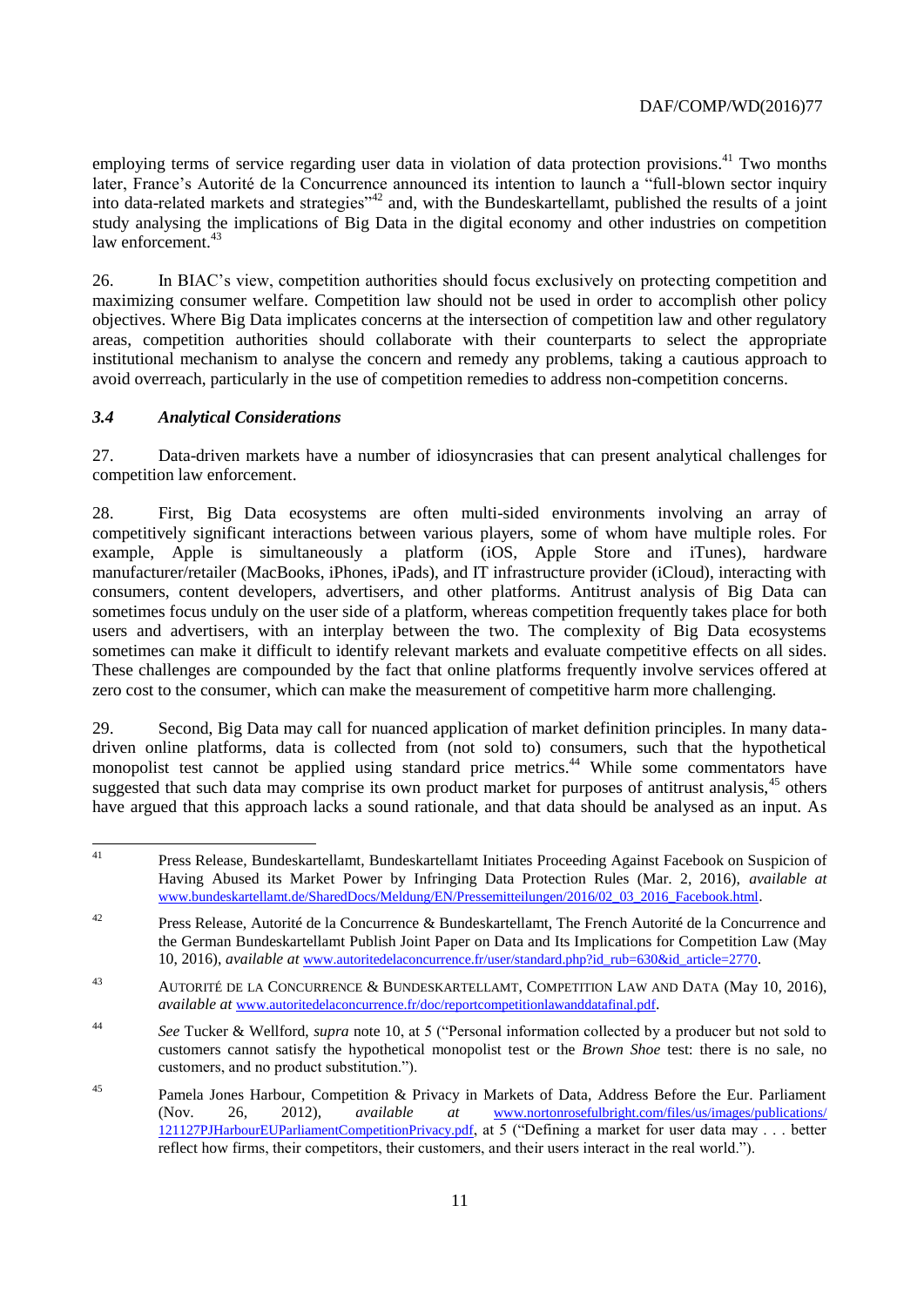noted above, the latter approach was adopted in *Nielsen/*Arbitron and in *Facebook/WhatsApp*, in which the EC explicitly "rejected the idea of considering a potential market for personal data in this case, citing the fact that the parties were not actually engaged in the sale of data to third parties."<sup>46</sup>

30. BIAC appreciates that the complexities of Big Data present real challenges for competition law enforcement. However, many of these challenges are not new and have already been confronted by competition authorities in some form. They do not supply a basis to withdraw competition law enforcement from the Big Data realm altogether, nor do they justify discarding key components of the analytical toolkit in favour of new and untested frameworks. As a threshold matter, BIAC encourages further empirical study of Big Data (properties, types, ownership, ecosystems) based on real-world evidence. Such study would augment the important theoretical work being done in this area leading to a better understanding of the competitive environment.

31. Where Big Data implicates a legitimate competition concern, enforcement should default to careful application of tried-and-tested analytical tools rather than unproven methods that risk unintended outcomes. For example, instead of bending or disregarding standard market definition principles to define markets for data, authorities should focus on rigorous assessment of the multi-faceted markets at issue and explore how data may confer market power within these markets using the full array of analytical tools at their disposal.

32. Despite the challenges discussed above, BIAC believes that conventional competition tools can be used to evaluate and address competition issues relating to Big Data. In particular, competition authorities should consider, for example, whether horizontal combination within a relevant market involving Big Data would substantially lessen competition. But this analysis should consider whether the data sources in question are substitutes or complements, whether the market for such data is concentrated, whether entry barriers are high, whether data is an important input in the ultimate product or service, and whether the net result is likely to harm consumer welfare. The same form of traditional analysis could be applied to horizontal agreements restricting access to Big Data (i.e., those unsupported by integrative efficiency), exclusionary conduct by a dominant firm to gain or entrench a monopoly, or vertical foreclosure by a firm seeking to dominate an upstream or downstream market. Absent this type of competitive bearing, intervention into Big Data by competition authorities would lack a principled basis and would be tantamount to a "big is bad" approach with the word "data" inserted.

# **4. Conclusion**

33. The exponential increase of processing power, connectivity, digital markets, and the Internet of Things has led to the rise of Big Data, unlocking wide-ranging benefits for consumers and businesses. The growing economic significance of Big Data has fuelled valuable and timely discussion regarding the appropriate role of antitrust in the Big Data context. The hearing hosted by the Competition Committee is an important next step in advancing the discourse, and BIAC welcomes the opportunity to contribute to this effort.

34. As we continue to develop our understanding of the relationship between Big Data and competition law, and calibrate antitrust enforcement in this area, BIAC recommends consideration of the following principles and approaches:

 First, from a definitional standpoint, the fundamental characteristics of Big Data as described in much of the literature to date (volume, velocity, variety, value) are by now well-understood. Such well-trodden definitions should give way to a more sophisticated typology classifying different

<sup>46</sup> 

Sokol & Comerford, *supra* note [10,](#page-4-0) at 1154.